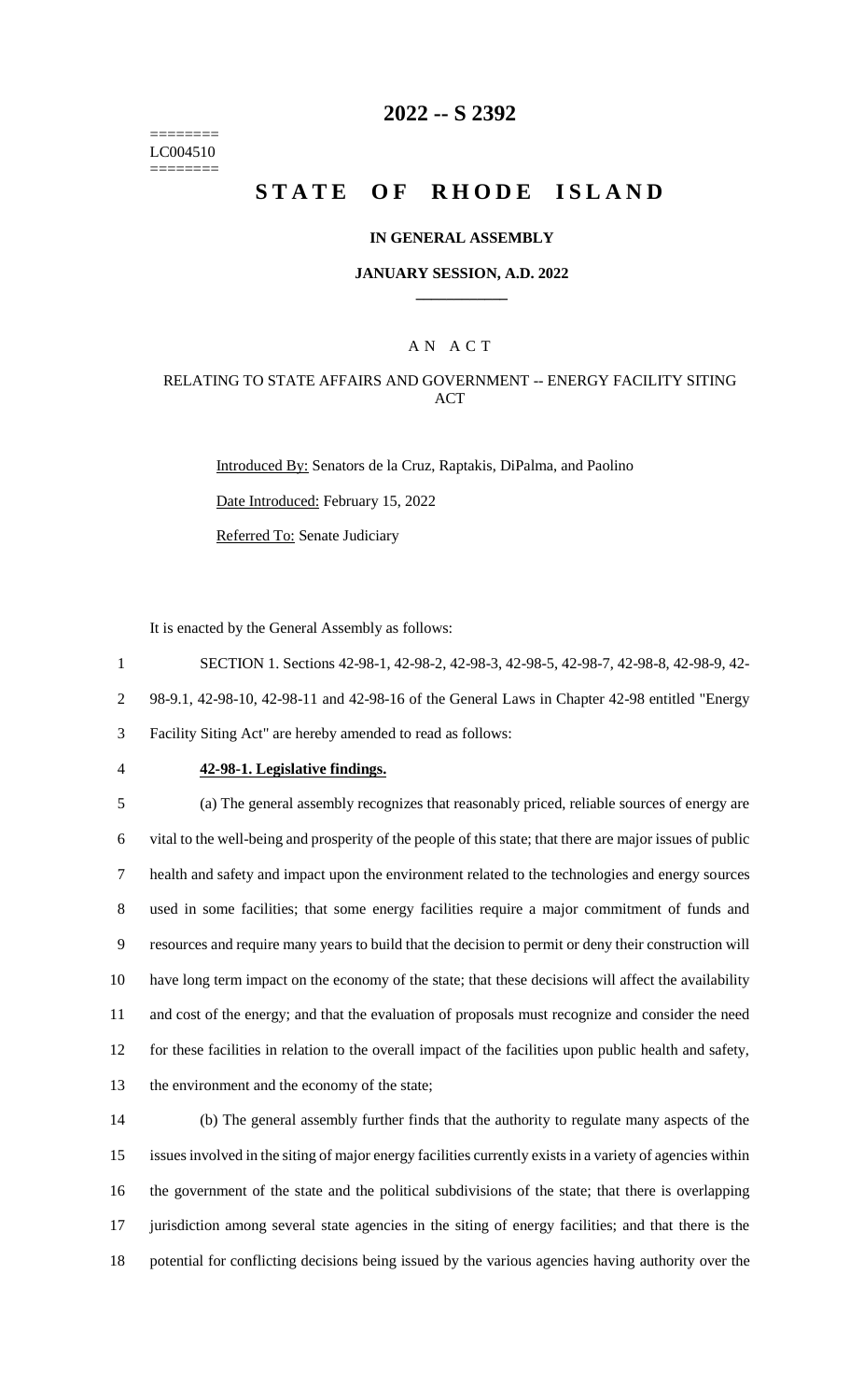different aspects of the siting of a major energy facility;

 (c) The jurisdiction of each state agency should be defined, and the role of each agency in energy siting should be delineated, to eliminate overlap and duplication and to insure that expeditious decisions are made within a time frame to be determined by law; and that in addition to the existing regulation, statewide and regional planning for energy resources and the assessment of our state's need for energy should be on-going activities within Rhode Island;

(d) There is need for a coordinated decision on any major energy facility; the technical

expertise for this evaluation is available within existing agencies involved with the siting process;

- and
- (e) There is a need for coordinating and expediting the review of each state agency and that 11 the authority and responsibility to perform that function should be established; and

 (f) The general assembly recognizes that a host community for a proposed or existing major 13 generating facility is uniquely affected by the energy facility siting process.

### **42-98-2. Declaration of policy.**

It shall be the policy of this state to assure that:

(1) The facilities required to meet the energy needs of this and succeeding generations of

Rhode Islanders are planned for, considered, and built in a timely and orderly fashion;

 (2) Construction, operation, and/or alteration of major energy facilities shall only be undertaken when those actions are justified by long term state and/or regional energy need forecasts;

 (3) The energy shall be produced at the least possible cost to the consumer consistent with the objective of ensuring that the construction, operation, and decommissioning of the facility shall produce the fewest possible adverse effects on the quality of the state's environment; most particularly, its land and its wildlife and resources, the health and safety of its citizens, the purity of its air and water, its aquatic and marine life, and its esthetic and recreational value to the public; (4) The licensure and regulatory authority of the state be consolidated in a single body,

 which will render the final licensing decision concerning the siting, construction, operation and/or alteration of major energy facilities;

 (5) An energy facility planning process shall be created through which the statewide planning program, in conjunction with the division of public utilities and carriers, will be empowered to undertake evaluations and projections of long and short term energy needs, and any other matters that are necessary to establish the state energy plans, goals, and policies. The state planning council shall be authorized and empowered to adopt a long term plan assessing the state's future energy needs and the best strategy for meeting them, as part of the state guide plan by January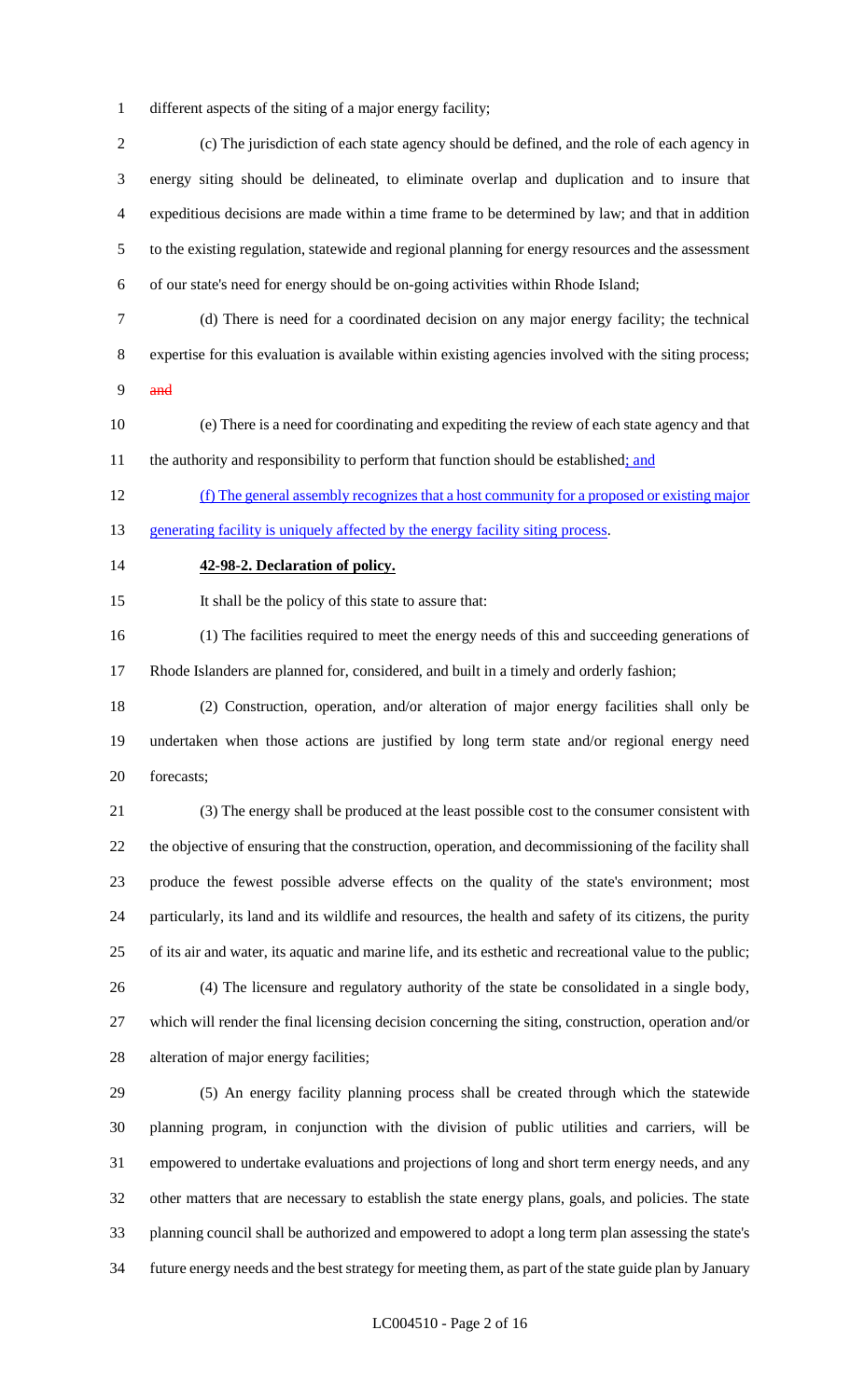- 1, 1991.
- (6) The construction, operation and/or alteration of major energy facilities shall be consistent with the state's established energy plans, goals, and policy. (7) Before approving the construction, operation and/or alteration of major energy facilities, the board shall determine whether cost effective efficiency and conservation opportunities provide an appropriate alternative to the proposed facility. (8) The energy facilities siting board shall give priority to energy generation projects based on the degree to which such projects meet, criteria including, but not limited to: 9 (i) Using renewable fuels, or natural gas, or coal processed by "clean coal technology" as their primary fuel; 11 (ii) Maximizing efficiency; 12 (iii) Using low levels of high quality water; (iv) Using existing energy-generation facilities and sites; (v) Producing low levels of potentially harmful air emissions; (vi) Producing low levels of wastewater discharge; (vii) Producing low levels of waste into the solid waste stream; and (viii) Having dual fuel capacity. The board shall, within its rules and regulations, provide guidelines and definitions of appropriate standards for the criteria designated in this subsection by January 1, 1991. **42-98-3. Definitions.** (a) "Advisory agencies" means the agencies, councils, boards, departments, and officials 22 of state or political subdivisions of the state which, absent this chapter, would have statutory authority to grant or deny a permit, license, variance, or assent, and which shall function at the 24 direction of the board for hearing an issue and rendering an advisory opinion thereon, including, 25 but not limited to, the public utilities commission, department of transportation, department of 26 environmental management, historical preservation and heritage commission, division of planning, department of health, office of energy resources, municipal zoning board, municipal planning 28 board, municipal building inspector, and municipal tax assessor.  $\frac{a(b)}{29}$  "Agency" means any agency, council, board, or commission of the state or political subdivision of the state. 31 (b)(c) "Alteration" means a significant modification to a major energy facility, which, as determined by the board, will result in a significant impact on the environment, or the public health, 33 safety, and welfare. Conversion from one type of fuel to another to biofuel shall not be considered to be an "alteration."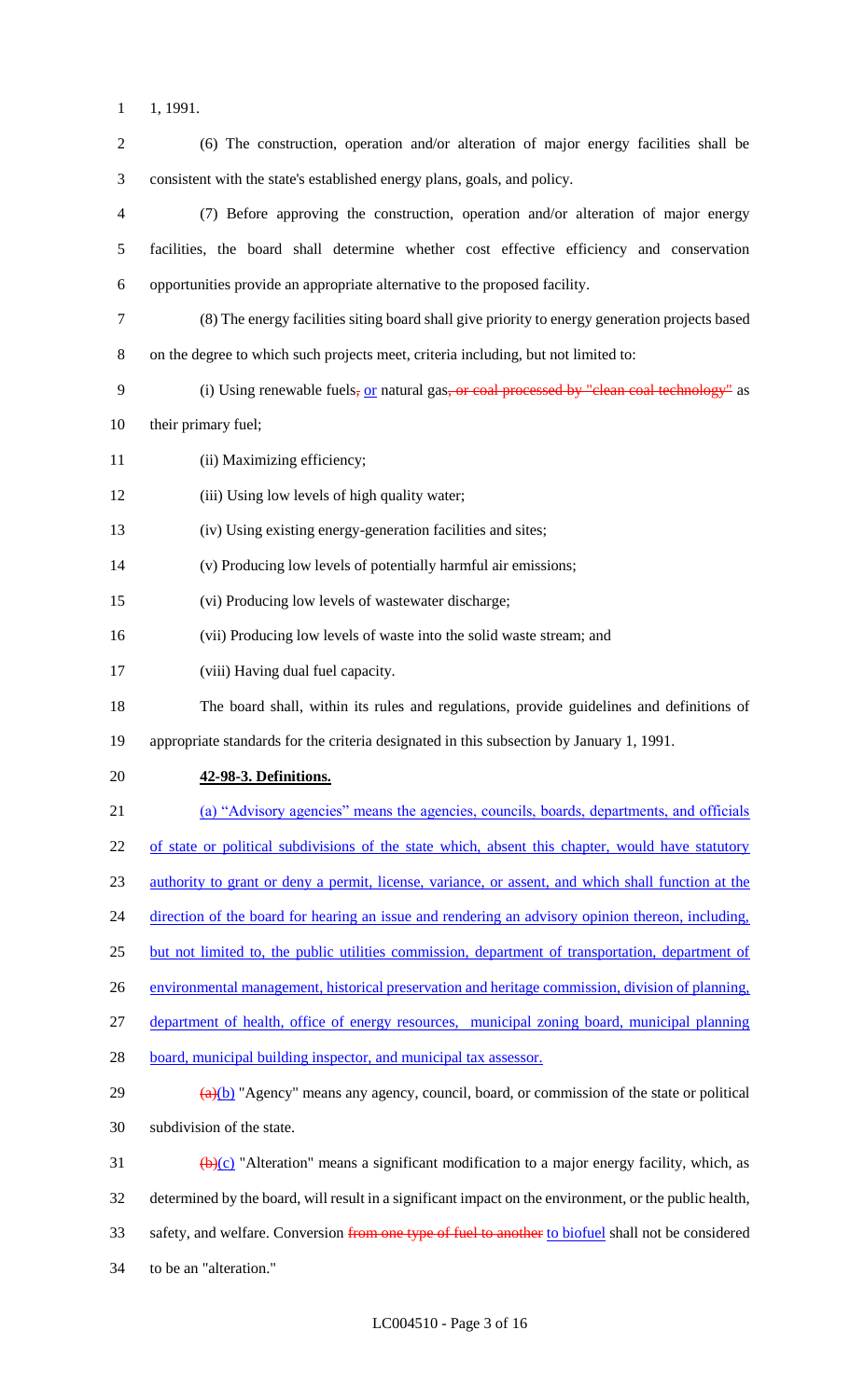$\left(\frac{e}{d}\right)$  "Board" for purposes of this chapter refers to the siting board. (e) "Host community" means any municipality in the state in which all or the majority of a major energy facility is or shall be located. (f) For purpose of this chapter, there shall be two types of "major energy facilities": (1) "Major generating facility" means facilities for the generation of electricity designed or capable of operating at a gross capacity of forty (40) megawatts or more.  $(d)(2)$  "Major energy non-generating facility " means: (i) Facilities facilities for the extraction, production, conversion, and processing of coal; facilities for the generation of electricity designed or capable of operating at a gross capacity of 10 forty (40) megawatts or more; 11 (ii) Electric transmission lines of sixty-nine (69) Kv or over; (iii) Facilities facilities for the conversion, gasification, treatment, transfer, or storage of liquefied natural and liquefied petroleum gases; (iv) Facilities facilities for the processing, enrichment, storage, or disposal of nuclear fuels or nuclear byproducts; (v) Facilities facilities for the refining of oil, gas, or other petroleum products; facilities of 17 ten (10) megawatts or greater capacity for the generation of electricity by water power, ; and 18 (vi) Facilities facilities associated with the transfer of oil, gas, and coal via pipeline; any 19 energy facility project of the Rhode Island economic development corporation; the board may 20 promulgate regulations to further define "major energy facility" to the extent further definition is 21 required to carry out the purpose of this chapter, provided that any waste to energy facility shall 22 not be deemed a major energy facility for the purposes of this chapter. (e) "Clean coal technology" means one of the technologies developed in the clean coal 24 technology program of the United States Department of Energy, and shown to produce emissions levels substantially equal to those of natural gas fired power plants. **42-98-5. Board established.** (a) There is established the siting board which shall be a part of state government. 28 (1) The siting board shall consist of three  $(3)$  five  $(5)$  members, as follows: the chairperson 29 of the public utilities commission, or designee, who shall serve as chairperson of the siting board; 30 the director of the department of environmental management or designee; and the associate director 31 of administration for planning, or designee; the attorney general, or designee; and the secretary of commerce, or designee. Any member of the board who recuses him or herself shall designate his or her own successor from his or her respective agency. (2) Any member of the board may select their own designee from their respective agency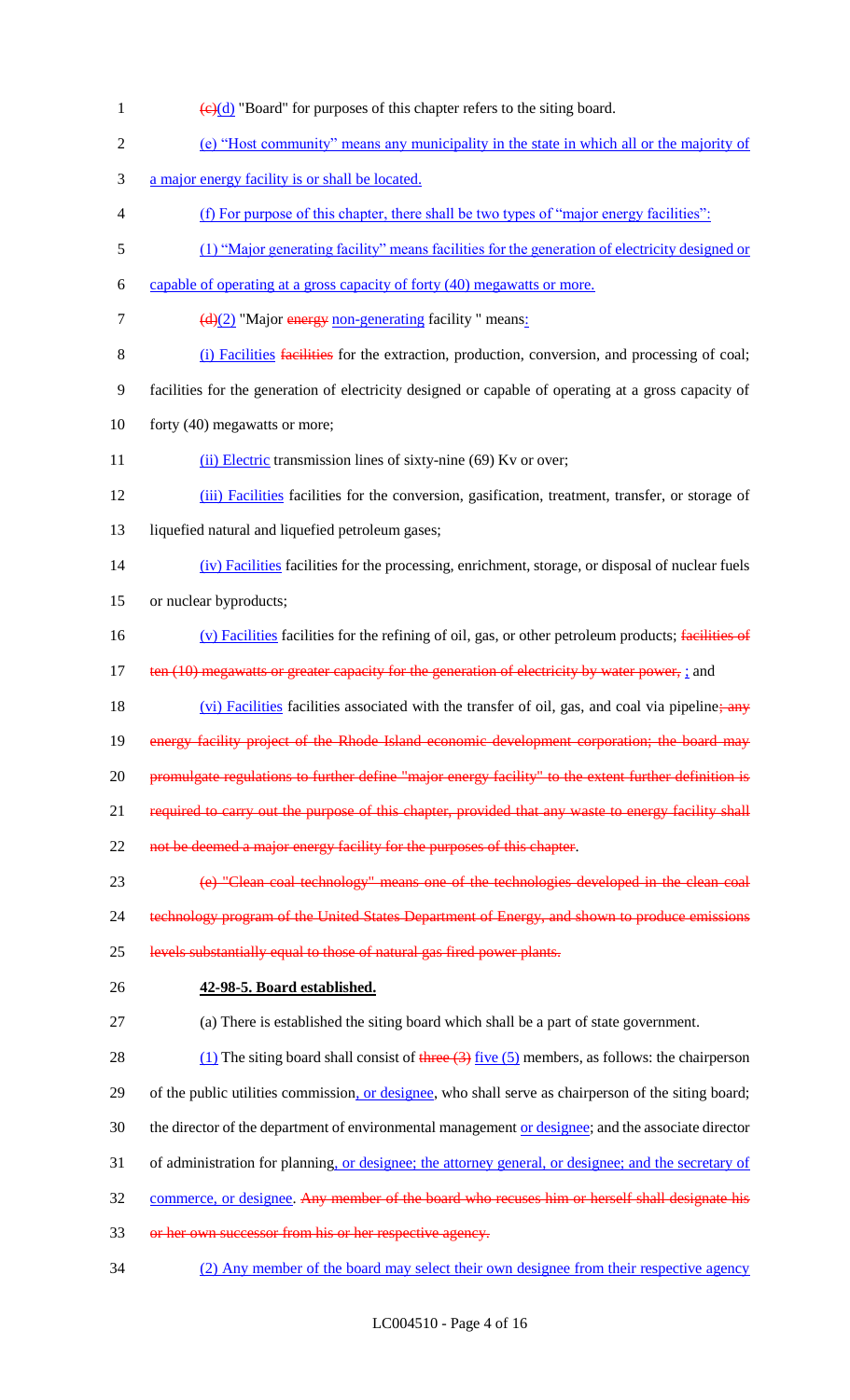who shall serve until a final determination is made in the proceeding for which they were

designated.

 (b) Each member of the board, including designees, shall take an oath to administer the duties of office faithfully and impartially and that oath shall be filed in the office of the secretary of state.

 (c) The members of the board shall serve without compensation, but shall be reimbursed for their actual expenses necessarily incurred in the performance of their duties. The board may engage any consultants or expert witnesses that it deems necessary to implement its statutory responsibilities; provided, however, that to the maximum extent possible, board staff be drawn from existing state agencies. The board shall select a coordinator to be responsible for the publication and distribution of all official minutes, reports, and documents and to further serve as director of the board staff, which shall be located at the division of public utilities and common carriers. The coordinator, under the direction of the chairperson, shall coordinate and expedite the work of the various agencies to ensure that decisions are made within the time frame established 15 by this chapter. The board may appoint hearing officers to conduct hearings in accordance with § 16 42-98-5.1. Any individual designated as board staff shall be bound to comply with the ex parte

provisions of § 42-35-13.

 (d) A quorum shall consist of a majority of the board. A majority vote of the board shall be required for all actions, including licensing decisions; provided, however, one member of the board may conduct any hearings the board is authorized to conduct pursuant to this chapter.

 (e) The board shall maintain and grant free access to records and reports in its files to members of the public during normal working hours and shall permit copies of those records and reports to be made by interested members of the public at their expense; provided, however, that the board shall not permit disclosure, other than to another government agency for the sole purpose of rendering an advisory opinion, of any information obtained by or submitted to the board pursuant to the provisions of this chapter, upon a showing, satisfactory to the board, that the information is entitled to protection as trade secrets or as privileged, confidential, or proprietary information. No other governmental agency shall disclose any trade secrets or privileged, confidential, or proprietary information.

## **42-98-7. Powers and duties.**

 (a)(1) The siting board is the licensing and permitting authority for all licenses, permits, assents, or variances which, under any statute of the state or ordinance of any political subdivision of the state, would be required for siting, construction or alteration of a major energy facility in the state.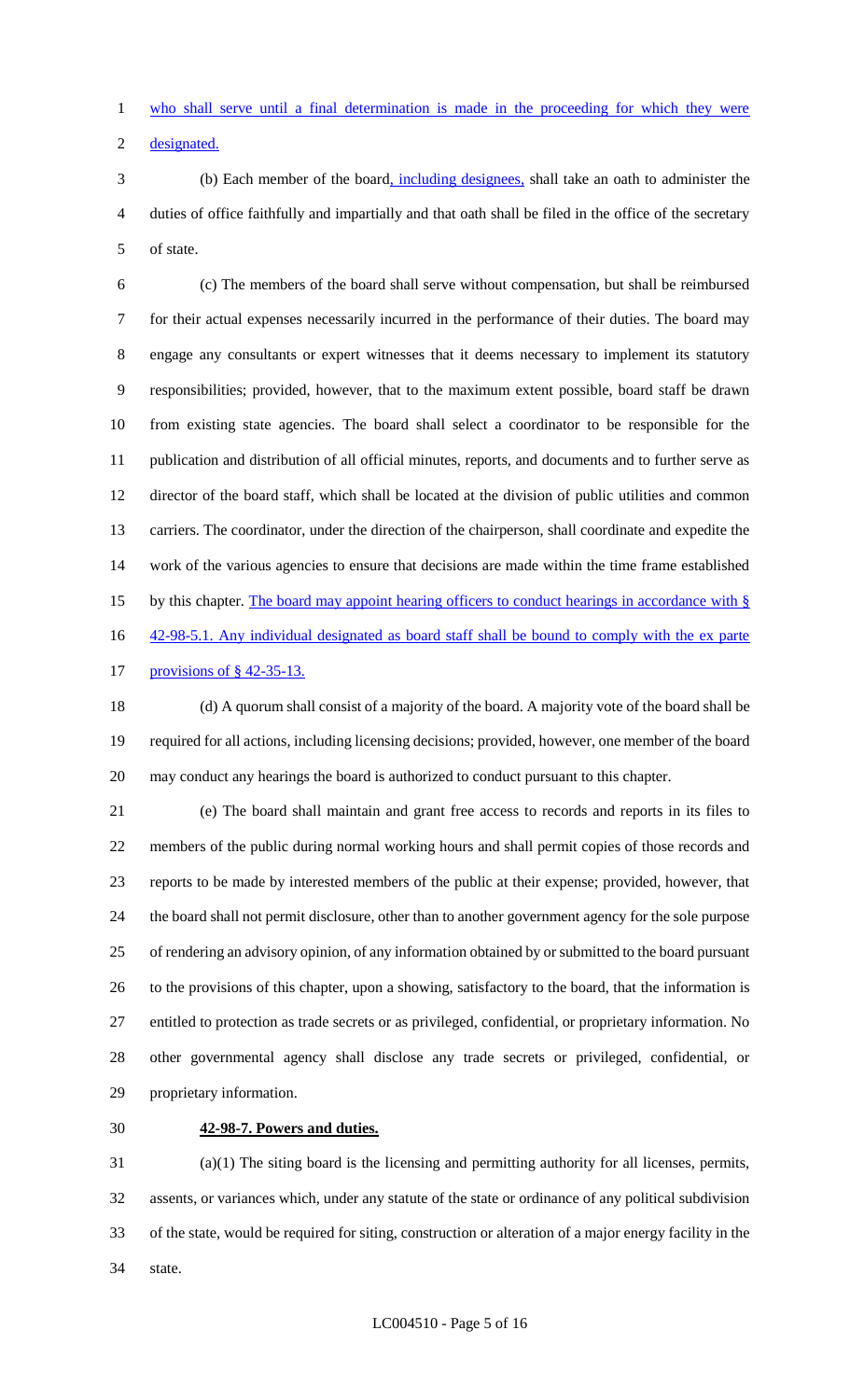(2) Any agency, board, council, or commission of the state or political subdivision of the state which, absent this chapter, would be required to issue a permit, license, assent, or variance in order for the siting, construction, or alteration of a major energy facility to proceed, shall sit and function at the direction of the siting board. These agencies shall follow the procedures established by statute, ordinance, and/or regulation provided for determining the permit, license, assent, or variance, but, instead of issuing the permit, license, assent, or variance, shall forward its findings from the proceeding, together with the record supporting the findings and a recommendation for final action, to the siting board.

 (3) Notwithstanding any provision in this chapter to the contrary, in those instances in which the department of environmental management exercises a permitting or licensing function under the delegated authority of federal law, including, but not limited to, the Federal Clean Water Act (33 U.S.C. § 1251 et seq.), the Resource Conservation and Recovery Act (42 U.S.C. § 6901 et seq.), the Clean Air Act (42 U.S.C. § 7401 et seq.), and those state laws and regulations which 14 implement those federal laws, the department of environmental management shall be the licensing and permitting authority. Moreover, the authority to issue licenses and permits delegated to the department of environmental management pursuant to chapter 1 of title 2 and to the coastal resources management council pursuant to chapter 23 of title 46, shall remain with those agencies, but in all other respects the department of environmental management and the coastal resources management council shall follow the procedures set forth in this chapter.

 (b) The siting board is authorized and empowered to summon and examine witnesses and to compel the production and examination of papers, books, accounts, documents, records, certificates, and other legal evidence that may be necessary for the determination of its jurisdiction and decision of any question before, or the discharge of any duty required by law of, the board.

 (c) The siting board is empowered to issue any orders, rules, or regulations as may be required to effectuate the purposes of this chapter. The board shall review its rules and regulations 26 from time to time and shall modify, amend or repeal any rules or regulations as may be required to effectuate the purposes of this chapter.

28 (d) The siting board shall, by regulation, determine the standards for intervention. **Each** 29 host community shall be granted intervenor status as of right.

 including, but not limited to, the types of fuels and waste products used, stored, and 31 produced by the facility, (e) The siting board's proceedings shall in all respects comply with the requirements of the Administrative Procedures Act, chapter 35 of this title, except where otherwise explicitly provided.

**42-98-8. Applications -- Contents -- Acceptance for filing.**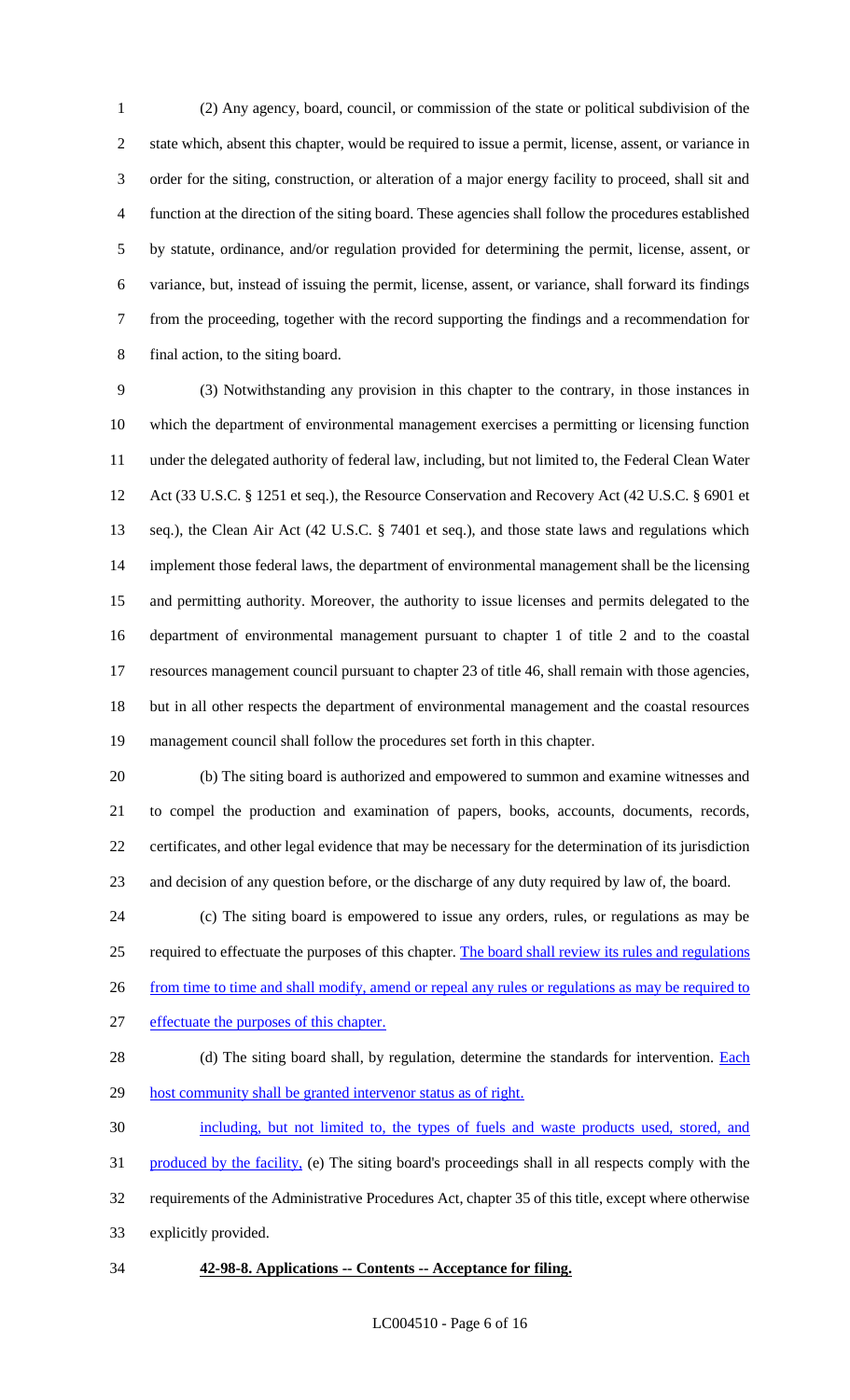(a) The rules and regulations promulgated by the board pursuant to § 42-98-7(c) shall prescribe the form and contents of applications under this chapter. The applications shall contain at least the following, where applicable:

 (1) Identification of the proposed owner(s) of the facility, including identification of all affiliates of the proposed owners, as the term is defined in § 39-3-27.

 (2) Detailed description of the proposed facility, including its function and operating characteristics, and complete plans as to all structures, including underground construction and transmission facilities, underground or aerial, associated with the proposed facility.

 The complete plans shall be the basis for determining jurisdiction under the energy facility siting act and shall be the plans submitted to all agencies whose permit is required under the law.

 (3) A detailed description and analysis of the impact of the proposed facility on its physical and social environment together with a detailed description of all environmental characteristics of 13 the proposed site, including, but not limited to, the types of fuels and waste products used, stored, 14 and produced by the facility, and a summary of all studies prepared and relied upon in connection therewith.

 Where applicable these descriptions and analysis shall include a review of current independent, scientific research pertaining to electric and magnetic fields (EMF). The review shall provide data assessing potential health risks associated with EMF exposure. For the purposes of this chapter "prudent avoidance" shall refer to measures to be implemented in order to protect the public from EMF exposure.

 (4) All studies and forecasts, complete with the information, data, methodology, and assumptions on which they are based, on which the applicant intends to rely in showing the need for the proposed facility under the statewide master construction plan submitted annually.

 (5) Complete detail as to the estimated construction cost of the proposed facility, the projected maintenance and operation costs, estimated costs to the community such as safety and public health issues, storm damage and power outages, estimated costs to businesses and homeowners due to power outages, the estimated unit cost of energy to be produced by the proposed facility, and expected methods of financing the facility.

29 (6) A detailed description of the short-term and long-term economic impacts associated with constructing and operating the proposed project.

 $(6)(7)$  A complete life-cycle management plan for the proposed facility, including measures for protecting the public health and safety and the environment during the facility's 33 normal and off-normal operations, including, but not limited to, plans for the handling and disposal of wastes from the facility, and plans for the decommissioning of the facility at the end of its useful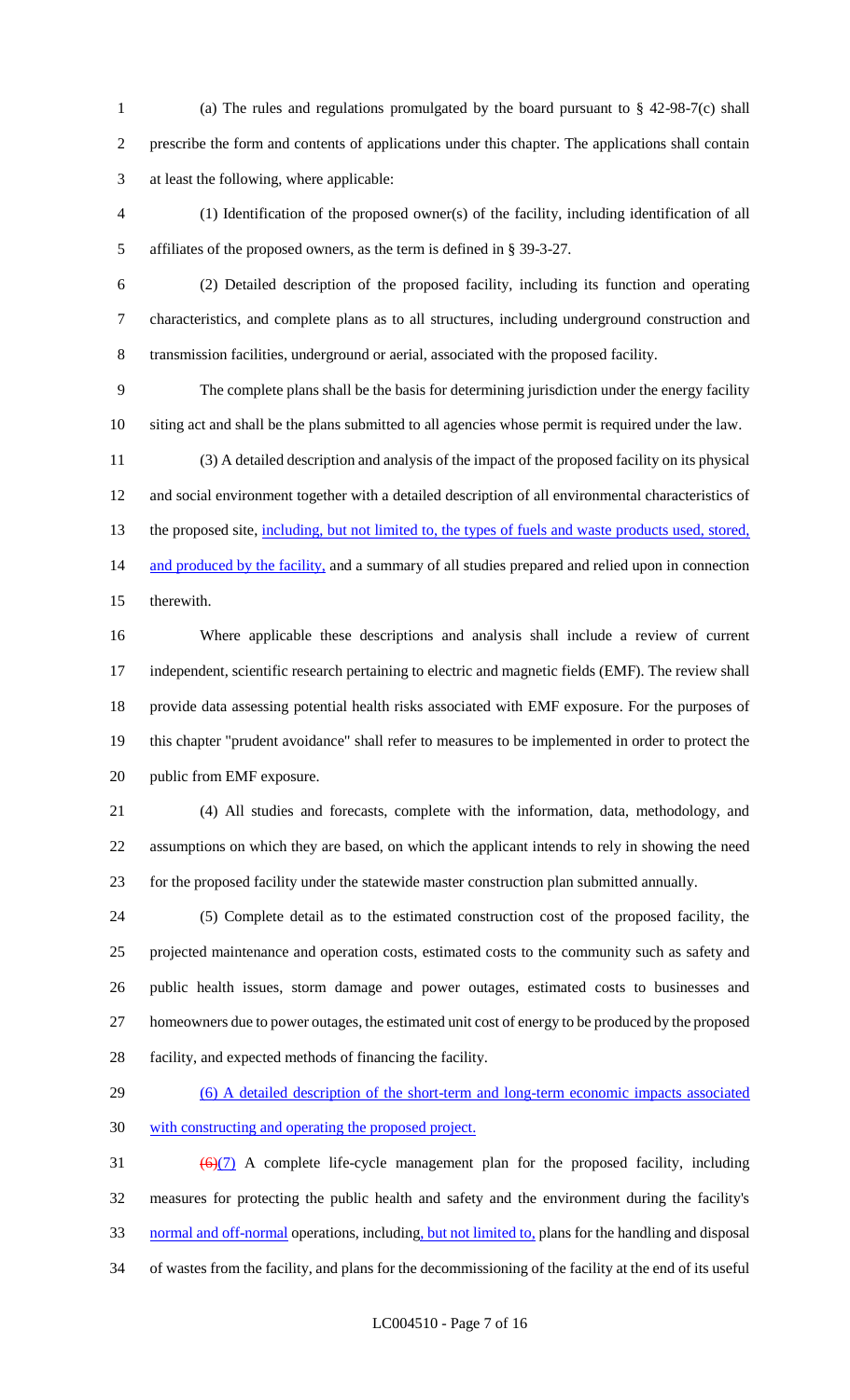1 life.

| $\sqrt{2}$     | $\left(\frac{7}{8}\right)$ A study of alternatives to the proposed facility, including alternatives as to energy            |
|----------------|-----------------------------------------------------------------------------------------------------------------------------|
| 3              | sources, methods of energy production, and sites for the facility, together with reasons for the                            |
| $\overline{4}$ | applicant's rejection of these alternatives. The study shall include estimates of facility cost and unit                    |
| $\mathfrak{S}$ | energy costs of alternatives considered.                                                                                    |
| 6              | (b) When an application relates to a major generating facility, the application shall also                                  |
| $\tau$         | include at least the following, where applicable:                                                                           |
| $8\,$          | (1) All information and materials which, not set forth in this chapter, the applicant would                                 |
| $\overline{9}$ | be required to submit to advisory agencies in order to apply for necessary permits, licenses,                               |
| 10             | variances, or assents, including, but not limited to, items required for major land development                             |
| 11             | submissions under §§ 45-23-40(a) and 45-23-41(a).                                                                           |
| 12             | (2) Confirmation that the applicant met or attempted to meet with advisory agencies for                                     |
| 13             | pre-application conferences held with state and municipal agencies, as set forth in § 42-98-8.1.                            |
| 14             | (3) Detailed description of applicant's access to all necessary utilities, including, but not                               |
| 15             | limited to, water, sewer, electric, and gas.                                                                                |
| 16             | (c) Each application shall be reviewed prior to docketing.                                                                  |
| 17             | (1) When an application relates to a major non-generating facility, the board shall conduct                                 |
| 18             | a preliminary review to determine whether the application contains each item as required by                                 |
| 19             | subsection (a) of this section. $\left(\frac{1}{2}\right)$ Within thirty (30) days of the filing of an applicant under this |
| 20             | chapter, the board shall notify the applicant whether the application is in the form and addresses                          |
| 21             | the matters that are required by this section and the rules and regulations as are promulgated                              |
| 22             | pursuant to § 42-98-7. An application meeting these requirements shall then be docketed. Any                                |
| 23             | application deemed to be deficient shall be returned to the applicant, together with a concise and                          |
| 24             | explicit statement of the application's deficiencies. Within fifteen (15) days of the resubmission of                       |
| 25             | an application following a rejection for deficiency, the board shall either docket the application                          |
| 26             | together with specification of continuing deficiencies noted by the board, if any; or shall issue a                         |
| 27             | decision rejecting the application due to continuing deficiencies.                                                          |
| 28             | (2) When an application relates to a major generating facility, the board shall conduct a                                   |
| 29             | preliminary review to determine whether the application contains each item as required by                                   |
| 30             | subsections (a) and (b) of this section. The advisory agencies shall review the application and shall                       |
| 31             | advise the board in writing whether the application contains sufficient information and materials                           |
| 32             | for the purposes of issuing an advisory opinion to the board. The board may require the applicant                           |
| 33             | to provide public copies of the application to each advisory agency along with notification of the                          |
| 34             | advisory agency's authority to advise the board of the application's completeness pursuant to this                          |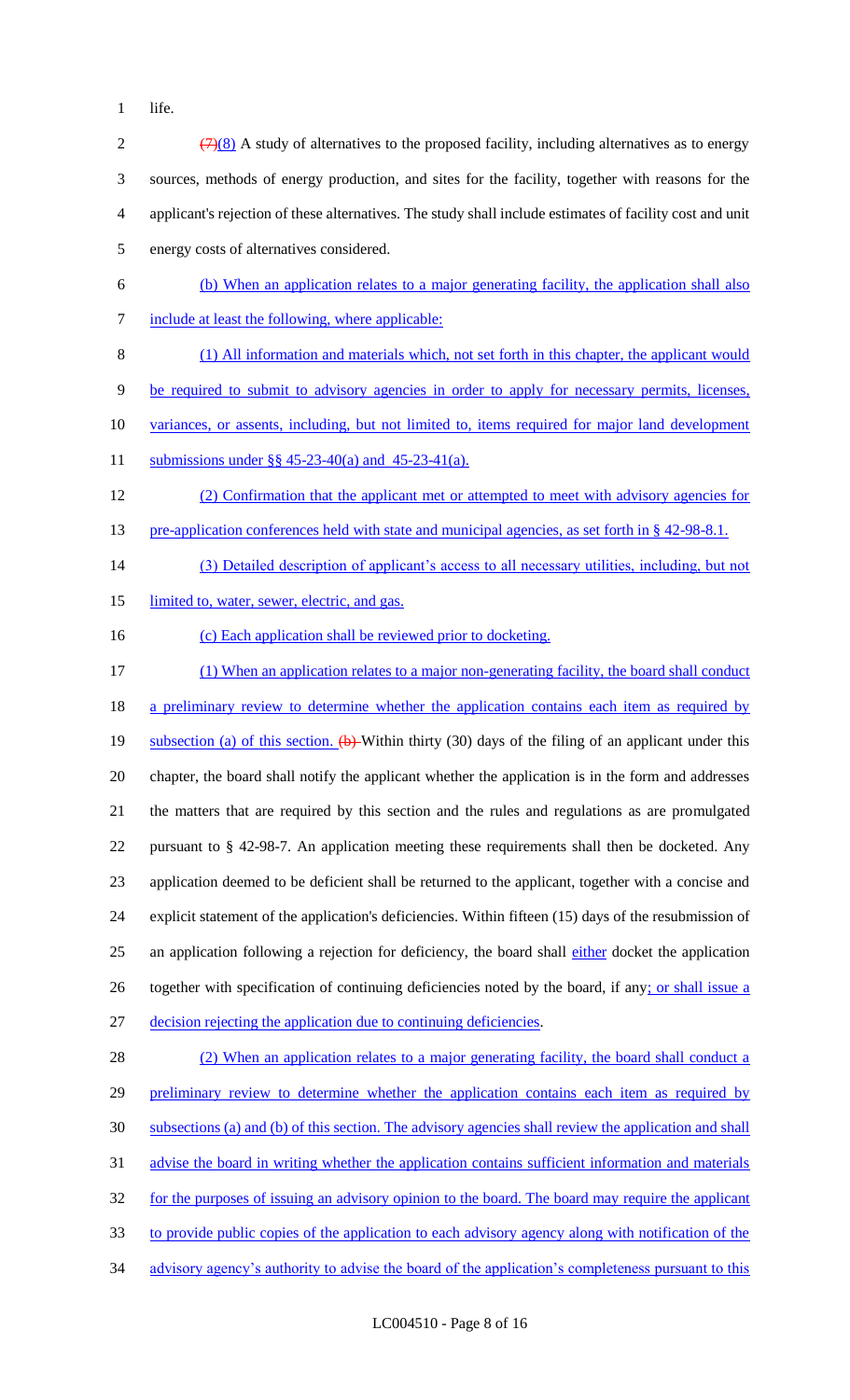1 chapter. Each advisory agency shall provide written comments to the board related to the 2 sufficiency of the application within sixty (60) days of receipt of the board's notification, or the 3 right to review the application for sufficiency shall be forfeited. Nothing contained herein shall be construed as preventing any advisory agency from requesting additional information during the siting process. Within seventy-five (75) days of the filing of an application under this chapter, the board shall notify the applicant whether the application is in the form and addresses the matters that 7 are required by this section and the rules and regulations as are promulgated pursuant to § 42-98- 7. An application meeting these requirements shall then be docketed. Any application deemed to be deficient shall be returned to the applicant, together with a concise and explicit statement of the application's deficiencies. Following the resubmission of an application after a rejection for 11 deficiency, the board shall coordinate with the advisory agencies to determine whether the 12 application's deficiencies have been cured. The board shall then either docket the application 13 together with specification of continuing deficiencies, if any, or shall issue a decision rejecting the 14 application due to continuing deficiencies.

#### **42-98-9. Applications -- Procedures for review -- Preliminary hearing.**

 (a) Within sixty (60) days following the board's docketing of an application the board shall, on not less than forty-five (45) days' notice to all agencies, subdivisions of the state, and the public, convene a preliminary hearing on the application to determine the issues to be considered by the board in evaluating the application, and to designate those agencies of state government and of political subdivisions of the state which shall act at the direction of the board for the purpose of rendering advisory opinions on these issues, and to determine petitions for intervention.

22 (b) The board shall may consider as issues in every proceeding the ability of the proposed facility to meet the requirements of the laws, rules, regulations, and ordinances under which, absent this chapter, the applicant would be required to obtain a permit, license, variance, or assent. The agency of state government or of a political subdivision of the state which, absent this chapter, would have statutory authority to grant or deny the permit, license, variance, or assent, shall function at the direction of the board for hearing the issue and rendering an advisory opinion thereon.

 (c) The board shall limit the scope of any agency's investigation where it finds that more than one agency has jurisdiction over a matter at issue in the licensing process. In these instances, the board shall determine which agency shall make the necessary findings on the issue after giving proper consideration to the expertise and resources available to each of the agencies involved.

 (d) The public utilities commission shall conduct an investigation in which the division of planning of the department of administration, the governor's office of energy assistance and the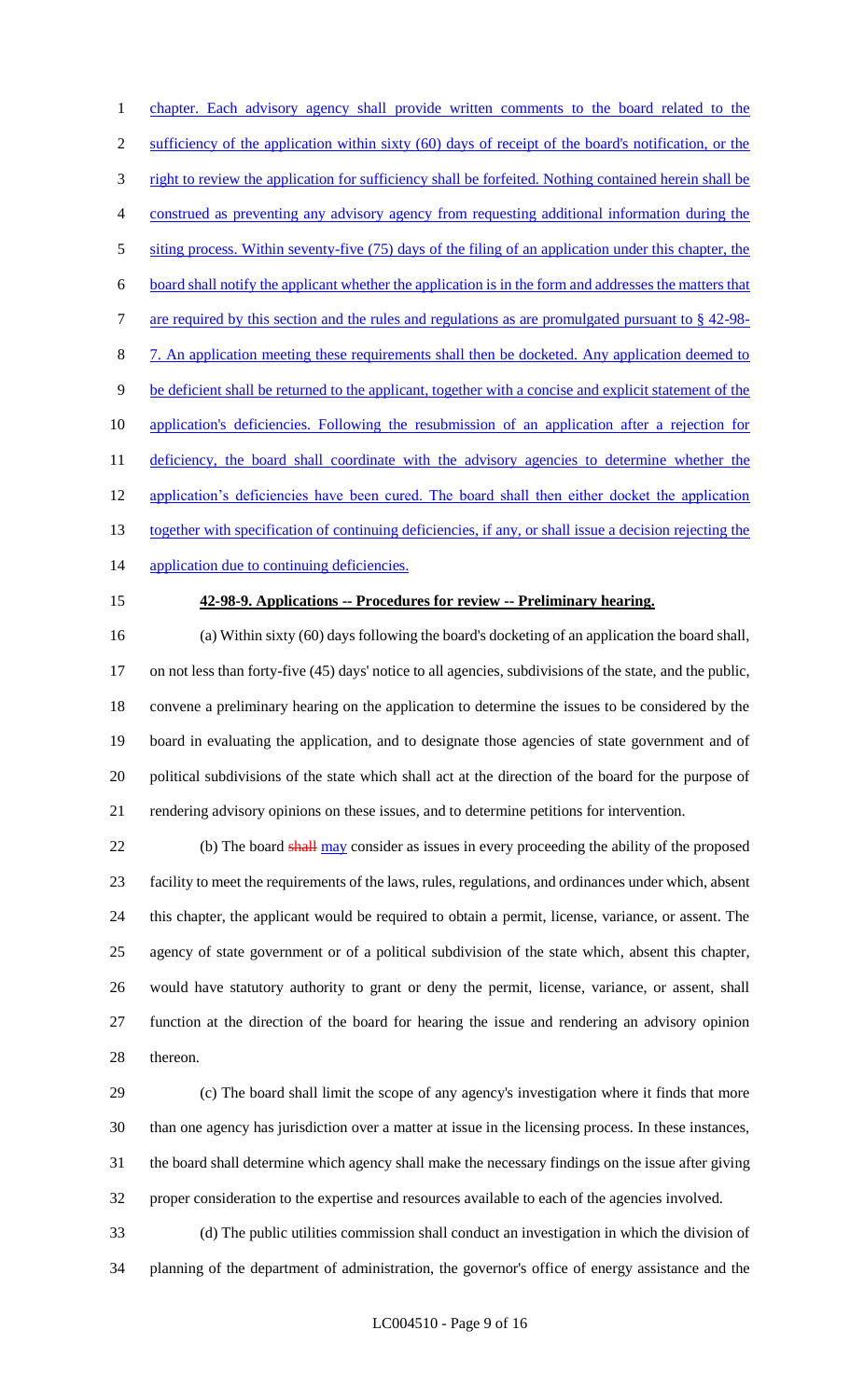- division of public utilities and carriers shall participate and render an advisory opinion as to the need for the proposed facility.
- (e) The statewide planning program within the department of administration shall conduct an investigation and render an advisory opinion as to the socio-economic impact of the proposed facility and its construction and consistency with the state guide plan, and consistency with the
- municipal comprehensive plan for the host community.
- (f) When the subject of the application is a major generating facility, the zoning, planning,
- and building departments of the host community shall conduct investigations and render advisory
- opinions as to consistency with the municipal comprehensive plan, the potential impact of the
- 10 proposed facility on local services and infrastructure, and the potential impact on all public and
- 11 private property located within three (3) miles of the proposed site bounds.
- (g) Any town or city council may submit to the board a resolution setting forth the council's
- 13 support or opposition to a proposed project.
- (h) Nothing contained herein shall be construed as preventing the board from requesting
- 15 additional advisory opinions.
- 16  $(f)(i)$  A decision of the board under this section shall be issued within thirty (30) days following the conclusion of the preliminary hearing and in any event within forty-five (45) days of 18 the commencement of the hearing.
- **42-98-9.1. Public notice and hearings on construction projects in cities and towns affected.**
- (a) Upon receiving a utility company application the board shall immediately notify, in writing, the councils of the towns and cities affected by the construction.
- 23 (b) The When the subject of the application is a major non-generating facility, the board 24 shall have at least one public hearing in each town or city affected the host community prior to holding its own hearings and prior to taking final action on the application. All details of acceptance 26 for filing in § 42-98-8(a)(1)  $-(a)(6)$  shall be presented at town or city hearings for public comment. 27 When the subject of the application is a facility for the generation of electricity, or are new facilities for the transmission of electricity, the town or city where the proposed facility would be located may request funding from the applicant to perform studies of the local environmental effects of the proposed facility. The expense of those studies shall not exceed the lesser of one hundred thousand dollars (\$100,000) or one-tenth percent (.1%) of the estimated capital cost of the proposed facility 32 located in such city or town. If the applicant contests the relevance of the requested study, or believes it to be redundant with studies already performed, the applicant may request a ruling from the board whether the study is necessary and reasonably expected to produce relevant information.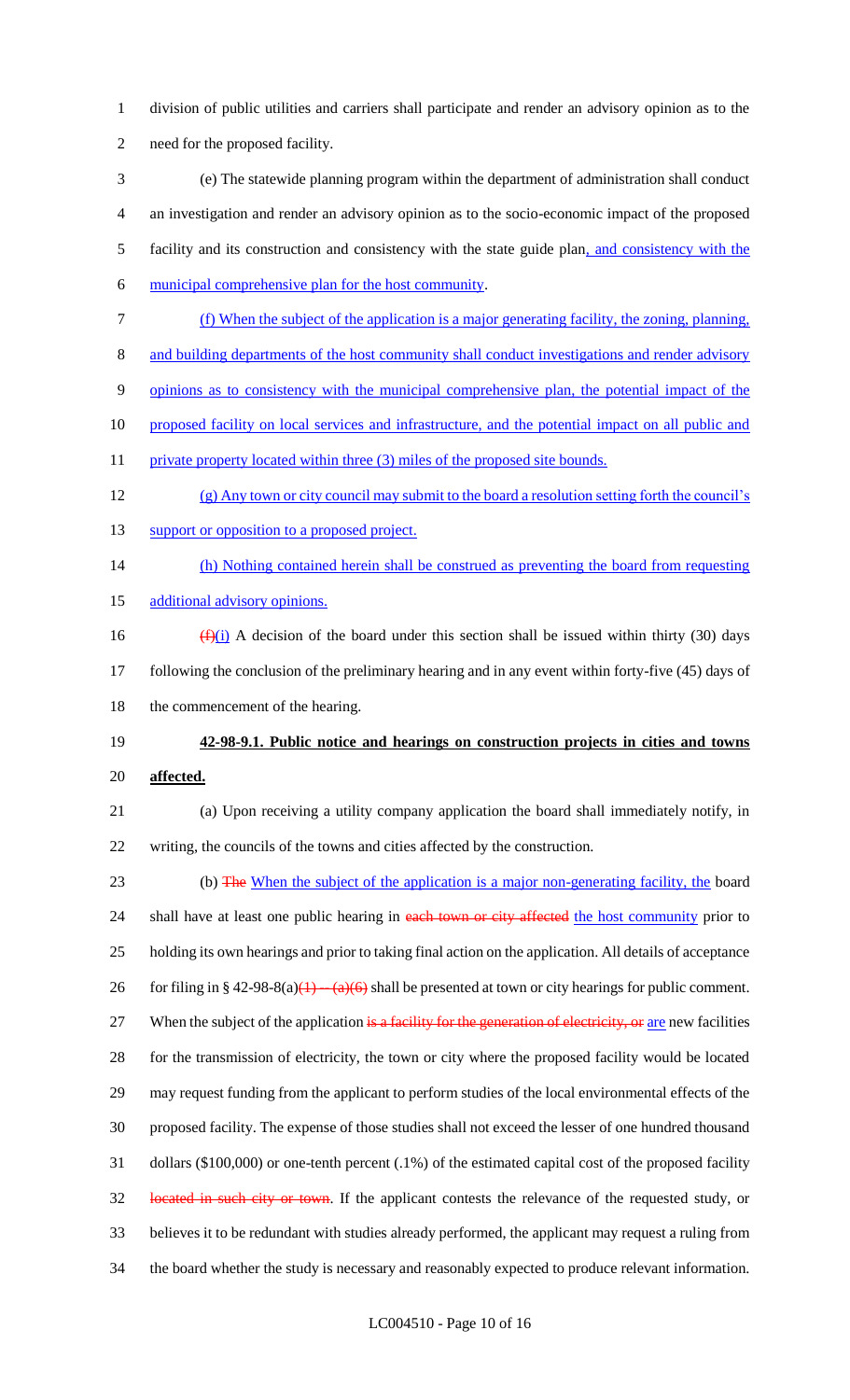1 The board's ruling shall be conclusive and final, and shall not be the basis for an interlocutory 2 appeal, injunction or otherwise delay the board's processing of the application.

3 (c) When the subject of the application is a major generating facility, the board shall have 4 at least three (3) public hearings in the host community prior to holding its own hearings and prior 5 to taking final action on the application. All details of acceptance for filing in § 42-98-8(a) and (b) 6 shall be presented at public hearings for public comment. The host community where the proposed 7 generating facility would be located may request funding from the applicant to perform studies of 8 the local environmental effects of the proposed facility. The expense of those studies shall not 9 exceed the greater of one hundred fifty thousand dollars (\$150,000) or one-tenth percent (.1%) of 10 the estimated capital cost of the proposed facility. The applicant shall also pay any and all fees and 11 expenses reasonably incurred by the host community to fully participate in the facility siting 12 process and local review, including, but not limited to, fees and expenses for legal counsel, expert 13 evaluations, transcripts and other costs associated with the energy facility siting process. If the 14 applicant contests any fee or expense as unrelated or unreasonable, the applicant may request a 15 ruling from the board whether the fee or expense is related and reasonable. The board's ruling shall 16 be conclusive and final and shall not be the basis for an interlocutory appeal, injunction or otherwise 17 delay the board's processing of the application. 18 (e)(d) The applicant shall notify the citizens in towns and cities affected thirty (30) days 19 prior to public meetings through local papers. 20  $\left(\frac{d}{e}\right)$  The applicant shall notify abutting land the following property owners individually, 21 in writing, thirty (30) days prior to the hearings, by certified mail, postage prepaid; 22 (1) For applications related to major non-generating facilities, applicants shall notify all 23 property owners whose property is located within three hundred feet (300') from the limit of 24 disturbance of the proposed project or the centerline of a proposed linear project; and 25 (2) For applications related to major generating facilities, applicants shall notify all 26 property owners whose property is located within two (2) miles from the proposed site boundaries.  $\left(\frac{e}{f}\right)$  Public input shall be a part of the decision making process. 28 **42-98-10. Agency procedures -- Advisory opinion.** 29 (a) Each agency of the state or political subdivision of the state designated under § 42-98- 30 9 shall proceed to consider the issue or issues consigned to it for review. Each advisory agency 31 shall conclude its consideration and issue its advisory opinion not more than six (6) months 32 following its designation under § 42-98-9 and receipt of all application materials, or any lesser time 33 that the board may require, or the right to exercise the function shall be forfeited to the board. The

- 34 board may suspend an application proceeding where an applicant fails to provide requested relevant
	- LC004510 Page 11 of 16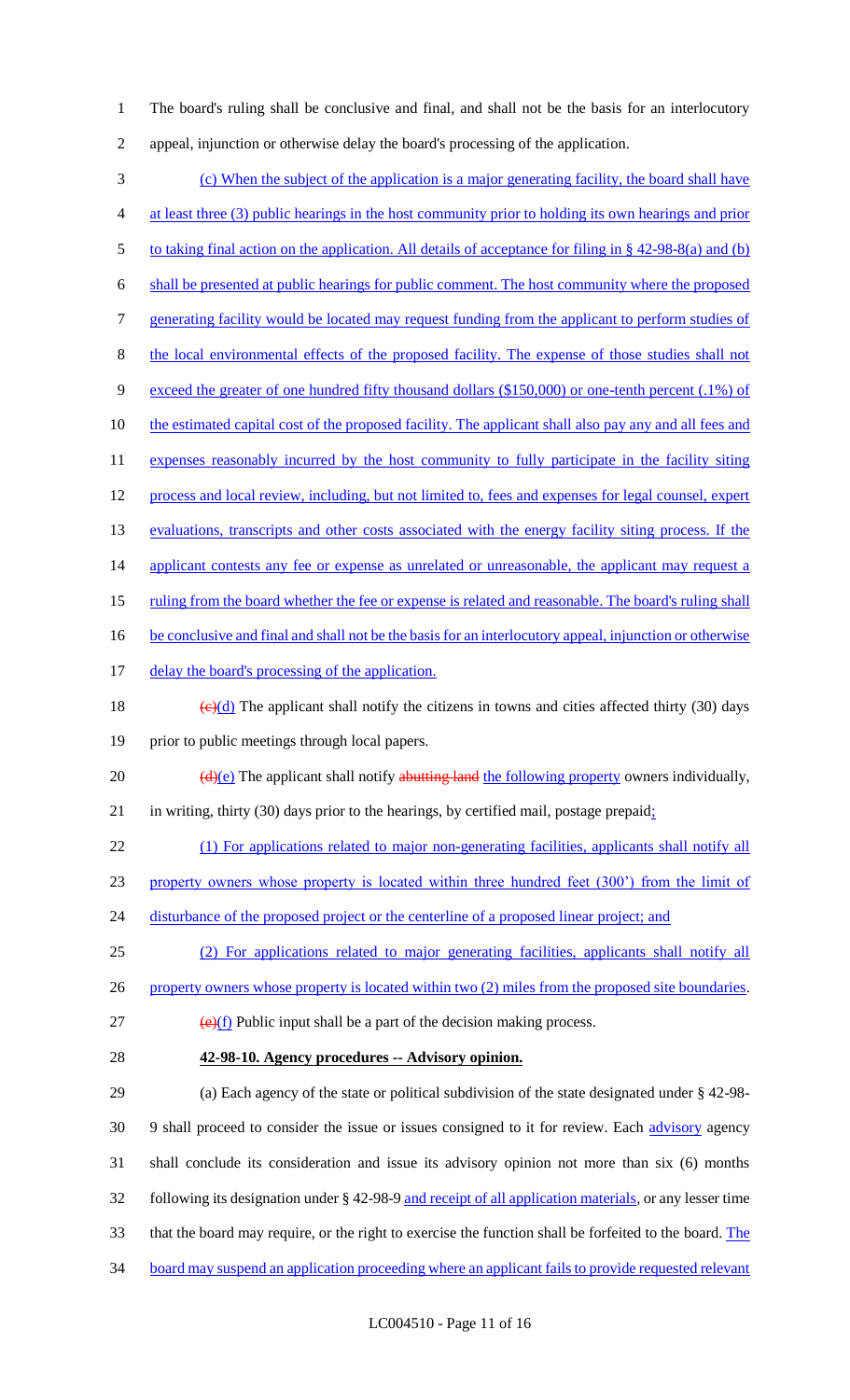### 1 information or materials to an advisory agency in a timely manner.

 (b) Advisory opinions issued by agencies designated under § 42-98-9 shall not be considered as final decisions of the agencies making the opinions, and shall not be subject to judicial review under § 42-35-15, or any other provision of the general laws.

 (c) Advisory opinions issued by zoning boards of review, building inspectors, or any other agency of a municipality designated under § 42-98-9 shall not be reviewable by the public utilities commission under § 39-1-30.

 (d) Failure or refusal of the applicant to provide requested information may be considered as grounds for recommending denial.

 (e) At the request of the siting board, the director of environmental management and the coastal resources management council shall give priority to the review of permits for energy facilities.

#### **42-98-11. Final hearing -- Standards -- Decisions.**

 (a) Within forty-five (45) days after the final date for submission of advisory opinions pursuant to § 42-98-10, the board shall convene the final hearing on the application. The purpose 16 of this the final hearing shall not be to rehear the evidence which was presented previously in hearings before agencies designated under § 42-98-9, but rather to provide the applicant, intervenors, the public, and all other parties in the proceeding, the opportunity to address in a single forum, and from a consolidated, statewide prospective, the issues reviewed, and the recommendations made in the proceedings before the agencies designated under § 42-98-9. The board at this hearing may, at its discretion, allow the presentation of new evidence by any party as to the issues considered by the agencies designated under § 42-98-9. The board may limit the presentation of repetitive or cumulative evidence. The final hearing shall proceed on not less than thirty (30) days' notice to the parties and the public, shall be concluded not more than sixty (60) days following its initiation, and shall be conducted expeditiously.

 (b) The board shall issue a decision granting a license only upon finding that the applicant has shown that:

 (1) Construction of the proposed facility is necessary to meet the needs of the state and/or region for energy of the type to be produced by the proposed facility.

 (2) The proposed facility is cost-justified, and can be expected to produce energy at the lowest reasonable cost to the consumer consistent with the objective of ensuring that the construction and operation of the proposed facility will be accomplished in compliance with all of the requirements of the laws, rules, regulations, and ordinances, under which, absent this chapter, a permit, license, variance, or assent would be required, or that consideration of the public health,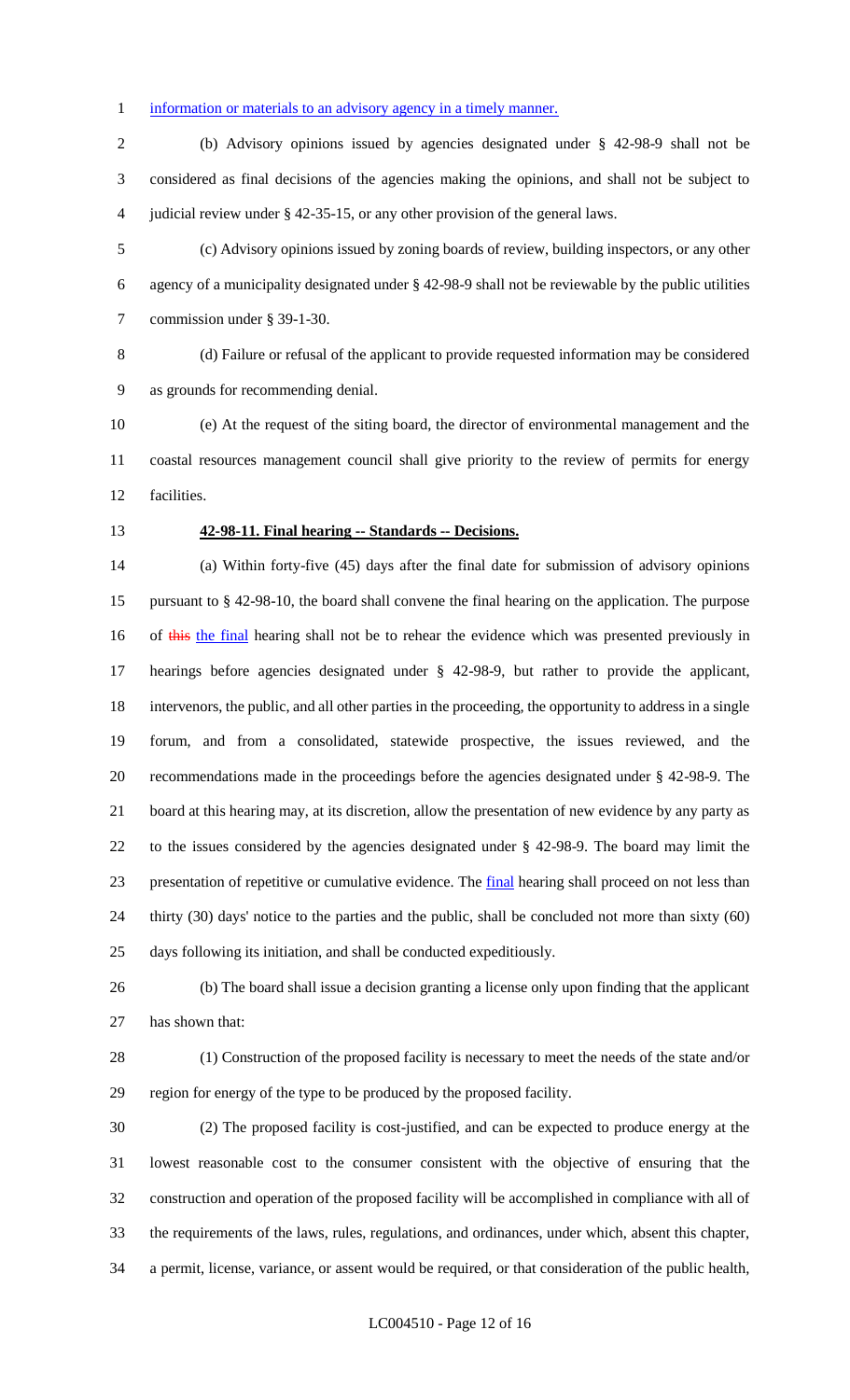- safety, welfare, security and need for the proposed facility justifies a waiver of some part of the requirements when compliance cannot be assured.
- (3) The proposed facility will not cause unacceptable harm to the environment and will enhance the socio-economic fabric of the state.
- 
- (c) For multiple applications related to a single project, the board shall consider the cumulative impacts of the related applications.
- 7  $\left(\frac{c}{d}\right)$  Within sixty (60) days of the conclusion of the final hearing the board shall issue its final decision on the application. A decision in favor of the application shall constitute a granting of all permits, licenses, variances, or assents, which under any law, rule, regulation, or ordinance of the state or of a political subdivision thereof which would, absent this chapter, be required for the proposed facility. The decision may be issued requiring any modification or alteration of the proposed facility, and may be issued on any condition the board deems warranted by the record, and may be issued conditional upon the applicant's receipt of permits required by federal law. The board's decision shall explicitly address each of the advisory opinions received from agencies, and the board's reasons for accepting, rejecting, or modifying, in whole or in part, any of those advisory 16 opinions. The board's decision shall take into consideration any town or city council resolution 17 regarding the application. The board shall, within ten (10) days of granting a license, with or 18 without conditions, deliver the decision to the governor the speaker of the Rhode Island house of representatives, and the president of the Rhode Island senate.
- 

#### **42-98-16. Violations.**

 (a) Failure to comply with any promulgated board rule, regulation, requirement or procedure for the licensing of energy facilities shall constitute grounds for suspension or dismissal, with or without prejudice in its discretion, of licensing proceedings, provided that the applicant shall have a reasonable opportunity to show cause for and remedy the lack of compliance.

 (b) Failure to comply with any provision, condition or limitation contained in a board license to site, build, or alter a major energy facility and/or failure to comply with a board cease and desist order and/or a board order to remedy a non-complying action shall be grounds for suspension or revocation of the license, and/or shall be punishable by a fine of not more than twenty thousand dollars (\$20,000). Each day of continuing noncompliance shall be considered a separate violation and so punished.

 (c) The board may require the licensee to maintain those records as are reasonable and necessary to monitor compliance with license provisions, and shall have the authority to enter onto the property of licensees to investigate complaints of noncompliance and to perform routine inspections.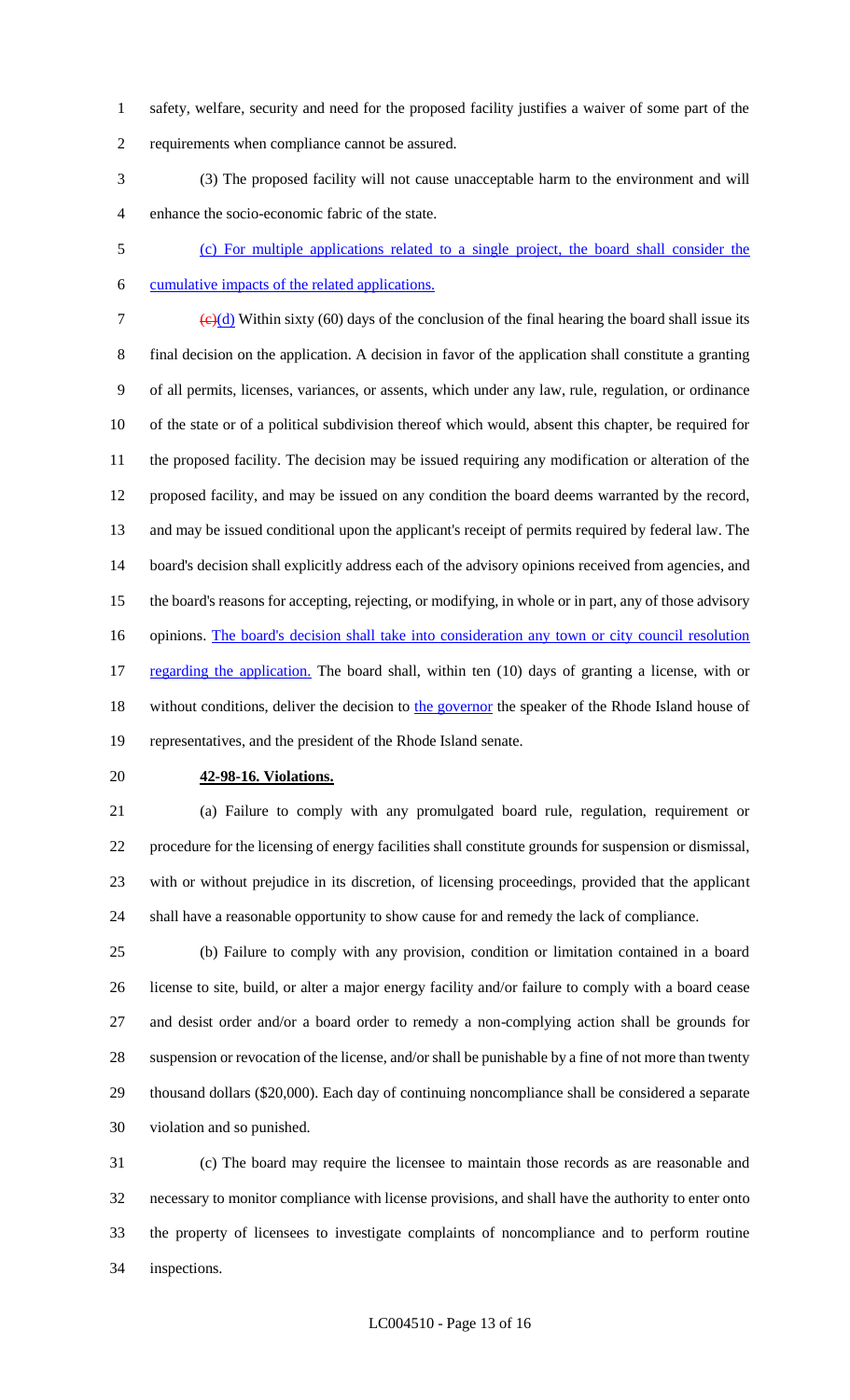(d) The board may designate officials or staff of any state agencies as its agents for the purposes of investigating complaints, performing routine maintenance functions and issuing written cease and desist orders. (e) Nothing in this chapter shall preclude a host community from enforcing municipal 5 ordinances, levying fines, or pursuing any other legally available enforcement remedies, unless such ordinances are in direct conflict with a certificate or license issued by the board. SECTION 2. Chapter 42-98 of the General Laws entitled "Energy Facility Siting Act" is hereby amended by adding thereto the following sections: **42-98-5.1. Hearing officers.**  (a) The board may appoint a hearing officer to conduct hearings related to a major non-11 generating facility. Hearing officers shall not be appointed to conduct hearings related to a major generating facility. (b) A hearing officer shall be an attorney licensed to practice law in this state. 14 (c) A hearing officer shall be reasonably compensated for their services to the board, either 15 through contract or, if the hearing officer is a state employee, through a transfer to the state agency 16 or department by whom the attorney is normally employed. (d) Following the completion of the hearing, the hearing officer shall file their findings and 18 recommended decision in writing with the board. The board may accept, reject, or modify, in whole 19 or in part, the hearing officer's findings and recommended decision. The hearing officer's findings 20 and recommended decision shall become effective and shall have the same force and effect as a decision of the board. If the board rejects or modifies the hearing officer's findings or recommended 22 decision, then the board shall decide the matter independently and issue an order of the board with its findings and decision. **42-98-7.1. Public advocate.**  (a) Consistent with the attorney general's constitutional and statutory authority to advocate 26 for and on behalf of the citizens of Rhode Island, the attorney general shall appoint attorney(s) licensed to practice law in this state to serve as public advocates regarding energy facility siting matters. 29 (b) The board shall notify the attorney general when an application has been accepted and docketed by the board, and the public advocate may intervene as a matter of right in any proceeding before the board. (c) The public advocate shall represent the citizens of Rhode Island as the attorney general may direct. The public advocate shall be accorded all the rights, privileges, and responsibilities of

34 an attorney representing a party before the board.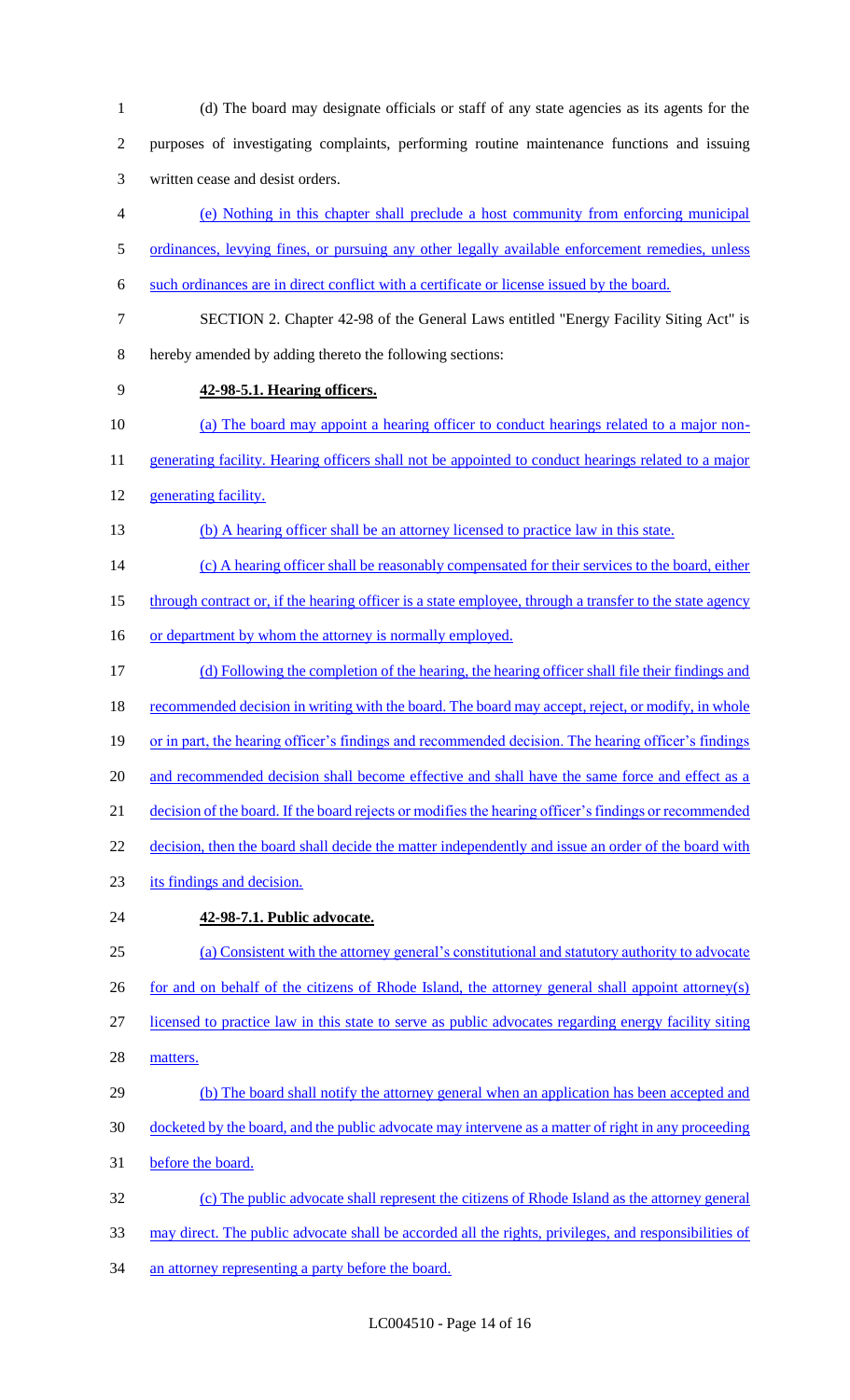1 (d) The public advocate shall be reasonably compensated for the advocate's services to the

2 board. Fees for compensation of the public advocate, including fees for expert witnesses, if any,

- 3 shall be paid by the applicant through the board's assessment process.
- 4 (e) No provision of this chapter shall derogate from the common law or statutory authority
- 5 of the attorney general nor shall any provision be construed as a limitation on the common law or
- 6 statutory authority of the attorney general.
- 7 (f) No provision of this chapter shall be construed as preventing individuals or entities from
- 8 being represented by counsel of their own choosing at their own expense.
- 9 **42-98-8.1. Pre-application requirements - Major generating facility.**
- 10 (a) At least sixty (60) days prior to filing an application for a major generating facility, the
- 11 applicant shall meet with the board coordinator or designee to review the contents of the application
- 12 and arrange for the completion of all pre-filing and filing requirements of the board, including
- 13 information necessary to bill the applicant for costs related to the board's review process.
- 14 (b) At least sixty (60) days prior to filing an application for a major generating facility, the
- 15 applicant shall meet with each advisory agency for one or more pre-application conferences, as the
- 16 term is defined in § 45-23-32.
- 17 (1) During pre-application conferences, the applicant shall meet with appropriate officials
- 18 and staff for advice as to the required steps in the approval process, pertinent local plans,
- 19 ordinances, regulations, rules, procedures, and standards which may bear upon the proposed
- 20 facility. Consistent with § 45-23-35, pre-application conferences shall encourage information
- 21 sharing, discussion of project concepts, and provide guidance to the applicant.
- 22 (2) Prior to pre-application conferences, the applicant shall submit general, conceptual
- 23 materials, as requested by officials and staff.
- 24 (c) At least thirty (30) days prior to filing an application for a major generating facility, an
- 25 applicant shall hold an advertised public information session in each municipality in which all or a
- 26 portion of the proposed facility is or shall be located to present information on the proposed project
- 27 and provide an opportunity for comments and answer questions from the public.
- 28 SECTION 3. This act shall take effect upon passage.

======== LC004510 ========